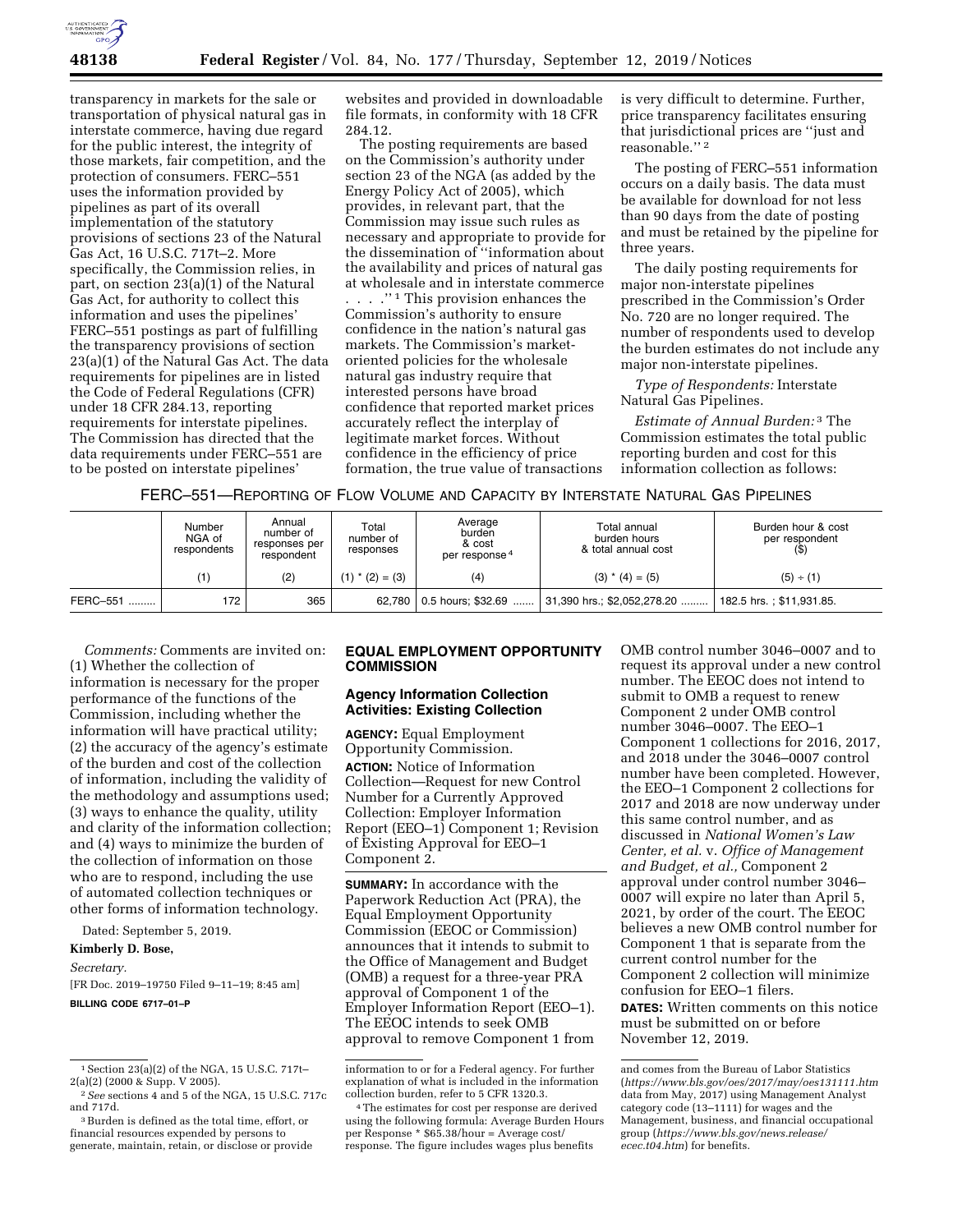**ADDRESSES:** You may submit comments by any of the following methods please use only one method:

*Federal eRulemaking Portal: [http://](http://www.regulations.gov) [www.regulations.gov.](http://www.regulations.gov)* Follow the instructions on the website for submitting comments.

*Mail:* Comments may be submitted by mail to Bernadette B. Wilson, Executive Officer, Executive Secretariat, Equal Employment Opportunity Commission, 131 M Street NE, Washington, DC 20507.

*Fax:* Comments totaling six or fewer pages can be sent by facsimile (''fax'') machine to (202) 663–4114. (This is not a toll-free number.) Receipt of fax transmittals will not be acknowledged, except that the sender may request confirmation of receipt by calling the Executive Secretariat staff at (202) 663– 4070 (voice) or (800) 669–6820 (TTY). (These are not toll-free telephone numbers.)

*Instructions:* All comments received must include the agency name and docket number. All comments received will be posted without change to *[http://](http://www.regulations.gov) [www.regulations.gov,](http://www.regulations.gov)* including any personal information provided. However, the EEOC reserves the right to refrain from posting libelous or otherwise inappropriate comments, including those that contain obscene, indecent, or profane language; that contain threats or defamatory statements; that contain hate speech directed at race, color, sex, national origin, age, religion, disability, or genetic information; or that promote or endorse services or products.

All comments received, including any personal information provided, also will be available for public inspection during normal business hours by appointment only at the EEOC Headquarters' Library, 131 M Street NE, Washington, DC 20507. Upon request, individuals who require assistance viewing comments are provided appropriate aids such as readers or print magnifiers. To schedule an appointment to inspect the comments at the EEOC's library, contact the library staff at (202) 663–4630 (voice) or (800) 669–6820 (TTY). (These are not toll-free numbers.)

#### **FOR FURTHER INFORMATION CONTACT:**

Rashida Dorsey, Ph.D., MPH, Director, Data Development and Information Products Division and Senior Advisor on Data Strategy, Office of Enterprise Data and Analytics, Equal Employment Opportunity Commission, 131 M Street NE, Washington, DC 20507, (202) 663– 4355 (voice) or (202) 663–7063 (TTY). Requests for this notice in an alternative format should be made to the Office of Communications and Legislative Affairs

at (202) 663–4191 (voice) or (202) 663– 4494 (TTY).

**SUPPLEMENTARY INFORMATION:** Since 1966, the EEOC has required EEO–1 filers to submit demographic data (Component 1) on an annual basis. All private employers that are covered by Title VII and have 100 or more employees are required to file the Component 1 data. In addition, Office of Federal Contract Compliance Programs (OFCCP) regulations require certain federal contractors to file the EEO–1 if they have 50 or more employees and are not exempt as provided for by 41 CFR 60–1.5.1 In 2016, the EEOC proposed to revise the EEO–1 report to add the collection of specific summary pay data (Component 2) and sought OMB approval under the PRA. OMB approved the proposed collection of Component 2 data for calendar years 2017 and 2018 under OMB control number 3046–0007 on September 29, 2016. OMB's approval on this date also covered the 2016, 2017, and 2018 collection of Component 1 data.

Exercising its authority under the PRA, on August 29, 2017, OMB stayed the EEOC's collection of Component 2 data (OMB did not stay the collection of Component 1 data). During the term of this stay, the EEOC collected only Component 1 data for reporting years 2017 and 2018. Subsequently, on March 4, 2019, the court in *National Women's Law Center, et al.* v. *Office of Management and Budget, et al.,* Civil Action No. 17–cv–2458 (D.D.C.), vacated OMB's stay of Component 2 and ordered that the previous approval of the revised EEO–1 was in effect. On April 25, 2019, the court further ordered that the PRA approval for the EEO–1 including Component 2 data, OMB control number 3046–0007, would expire no later than April 5, 2021, and that the collection of Component 2 would not be deemed complete until the percentage of filers submitting Component 2 reports equals or exceeds the mean percentage of EEO–1 reporters that actually submitted EEO–1 reports in each of the past four reporting years. The court further ordered that the EEOC must collect the Component 2 data for 2017 and 2018 by September 30, 2019. This case is now pending on appeal before the U.S. Court of Appeals for the

D.C. Circuit. *National Women's Law Center, et al.* v. *Office of Management and Budget, et al.,* Case No. 19–5130 (D.C. Cir.).

Because OMB did not stay the EEOC's collection of Component 1 data on August 29, 2017, the EEOC collected EEO–1 Component 1 data for each of the three years covered by the September 29, 2016 PRA approval. Accordingly, under the PRA, the EEOC must now seek from OMB an extension in order to continue to collect EEO–1 Component 1 data for 2019, 2020, and 2021. To minimize confusion in light of the above-referenced litigation, the EEOC will be asking OMB to approve Component 1 under a new OMB control number.

In May 2018, the EEOC created the Office of Enterprise Data and Analytics (OEDA) with the goal of creating a 21st century data and analytics organization at the agency. OEDA is largely staffed by data scientists and statisticians who did not work at the EEOC in 2016 when the Commission was developing the previous EEO–1 approval. In March 2019, the EEOC began preparing to seek continued approval of the EEO–1 collection under the PRA. Staff in OEDA revisited the previous methodology for calculating burden estimates utilized by the EEOC for the EEO–1, taking into consideration Government Accountability Office (GAO) and OMB guidance on the appropriate methodology for calculating burden estimates in federal information collections.2 In light of these

\* Indicate the number of respondents, frequency of response, annual hour burden, and an explanation of how the burden was estimated. Unless directed to do so, agencies should not conduct special surveys to obtain information on which to base hour burden estimates. Consultation with a sample (fewer than 10) of potential respondents is desirable. If the hour burden on respondents is expected to vary widely because of differences in activity, size, or complexity, show the range of estimated hour burden, and explain the reasons for the variance. Generally, estimates Continued

 $^{\rm 1}$  Unless otherwise noted, the term ''contractor'' refers to federal contractors and first-tier subcontractors that satisfy the employee and contract size coverage criteria that subject them to the EEO–1 reporting obligations. The term ''private employers'' or ''private industry'' refers to all other entities required to file the EEO–1 that are not included in the ''contractor'' designation. The term "employer" or "filer" refers collectively to all entities that are required to file EEO–1 data.

<sup>2</sup>*See* Government Accountability Office Report GAO–18–381, ''*PAPERWORK REDUCTION ACT, Agencies Could Better Leverage Review Processes and Public Outreach to Improve Burden Estimates,*'' July 2018, *[https://www.gao.gov/assets/700/](https://www.gao.gov/assets/700/693057.pdf)  [693057.pdf,](https://www.gao.gov/assets/700/693057.pdf)* p. 8, Footnote a to Figure 2. (''A single information collection request may contain multiple burden hour estimate formulas depending, for example, on whether there are different forms or different types of respondents. The total annual burden hour estimate is the sum of all of individual burden hour estimate formulas. If the information request is for the maximum 3-year period, then the annual burden estimate is the average over that 3 year period.''); *see also* ROCIS HOW TO Guide for Agency Users of the (ICR) Module, April 5, 2017, *[https://www.rocis.gov/rocis/jsp3/common/ROCIS](https://www.rocis.gov/rocis/jsp3/common/ROCIS_HOW_TO_Guide_for_AGENCY_Users_of_ICR_Module-04052017.pdf)*\_ *HOW*\_*TO*\_*Guide*\_*for*\_*[AGENCY](https://www.rocis.gov/rocis/jsp3/common/ROCIS_HOW_TO_Guide_for_AGENCY_Users_of_ICR_Module-04052017.pdf)*\_*Users*\_*of*\_*ICR*\_ *[Module-04052017.pdf,](https://www.rocis.gov/rocis/jsp3/common/ROCIS_HOW_TO_Guide_for_AGENCY_Users_of_ICR_Module-04052017.pdf)* p. 105, ¶ 12. (''Provide estimates of the hour burden of the collection of information. The statement should: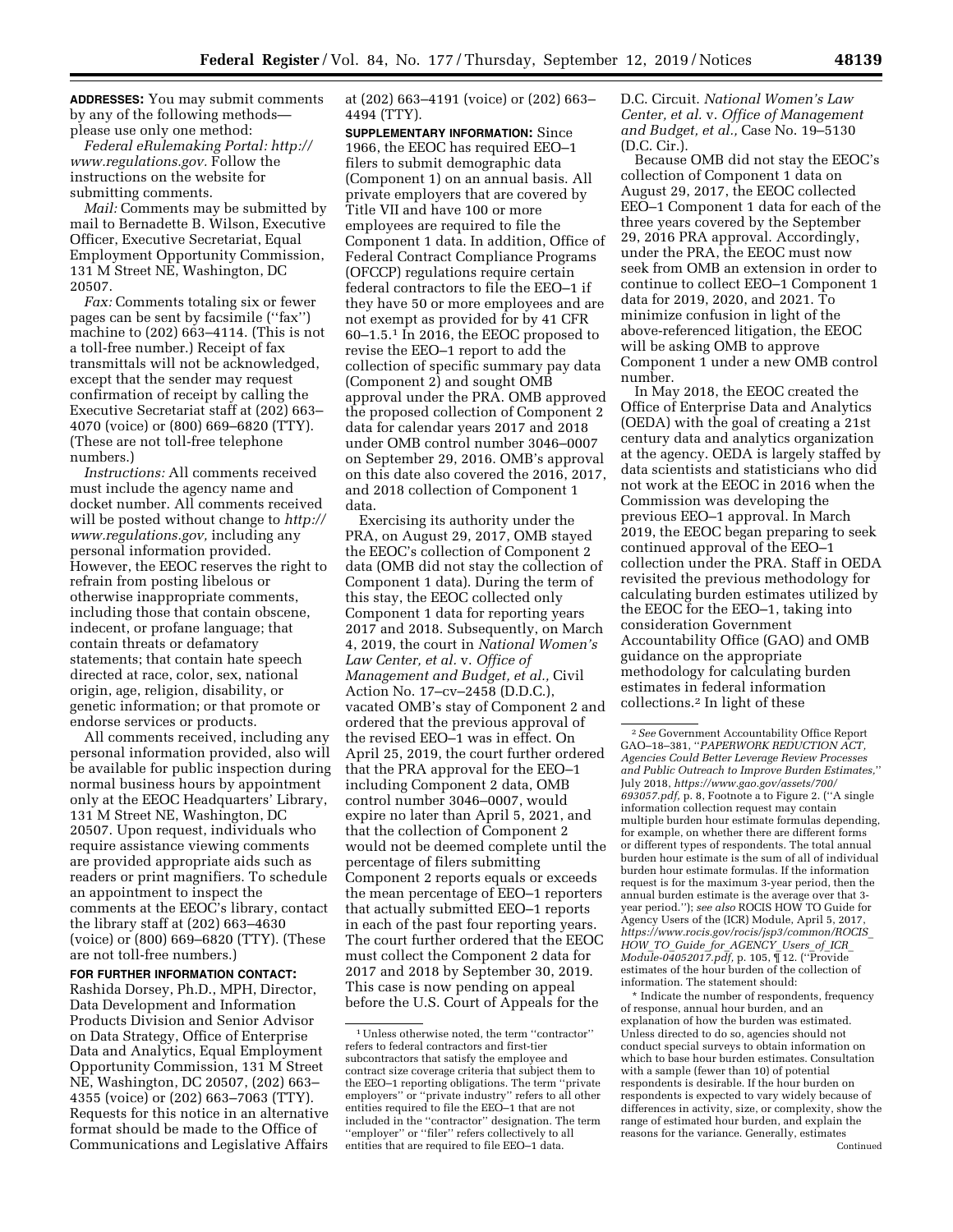considerations, OEDA staff believed that the EEOC's previous burden estimate for the EEO–1 had insufficiently calculated what the burden would be to submit the data. On May 15, 2019, Janet Dhillon was sworn in as Chair of the EEOC, restoring the EEOC's quorum, which it had lost in January 2019. After Chair Dhillon assumed this role, the Director of OEDA informed her of OEDA's concerns about the previous burden estimates for the EEO–1.

Accordingly, the EEOC re-examined the methodology used to calculate the 2016 burden for the collection of EEO– 1 data and concluded that the methodology did not adhere to the standard approach for estimating burden in federal data collections. Unlike the guidance provided by both GAO and OMB, the EEOC had estimated burden at the individual employer level in the 2016 package and not at the individual form level.3 Not adhering to this standard practice resulted in an extremely low estimate of the burden on employers. Based on the following analysis and as specified below, the EEOC now concludes that the burden estimate associated with the EEO–1 is higher than it has previously estimated.

In 2016, the methodology used to calculate the burden relied almost exclusively on the number of employers or ''EEO–1 filers'' without considering the variation in burden attributable to the different number and types of EEO– 1 reports that different employers file. Essentially, the 2016 methodology treated all employers the same. The EEO–1 Instructions direct an employer with only a single location to file one EEO–1 report, while directing an employer with numerous locations to file a corresponding number of EEO–1 ''establishment'' reports, as well as a headquarters report and a consolidated report.4 The time and resources used to

3The EEOC refers to the various individual EEO– 1 forms that employers must file as ''reports''. See footnote 4 for an explanation of the types of reports required to be filed.

4A single-establishment employer is required to submit only one EEO–1 data report—a type 1 EEO–1 Report. A multi-establishment employer is required to submit several reports: The type 2 'Consolidated Report' must include all employees of the employer categorized by race, gender and job category and the type 3 'Headquarters Report' must collect and report data for a large number of these reports at different locations, some of which are more detailed than others, is necessarily greater than that needed to prepare a single report or a few reports at one or two locations. Nonetheless, the initial 2016 burden methodology ''was [exclusively] based on the number of firms filing one or more EEO–1 reports, not on the number of reports submitted or the number of separate establishments submitting reports.'' 5 The final 2016 methodology acknowledged that the number of reports could change the burden on employers, but it still assumed ''that the bulk of the tasks performed in completing the EEO–1 report will be completed at the firm level due to the centrality of automation.'' 6 Applying

include employees working at the main office site of the employer and those employees that work from home that report to the corporate office. In addition, a separate EEO–1 report for the headquarters establishment is required even if there are fewer than 50 employees working at the headquarters establishment. Type 4 'Establishment Reports' must be submitted for each physical establishment with 50 or more employees. Employment data must be categorized by race or ethnicity, gender, and job category. Establishment sites with fewer than 50 employees must submit either a type 8 or a type 6 report. An employer submitting type 8 'Establishment Reports' should submit a separate report for each establishment employing fewer than 50 employees. Like the type 4 'Establishment Report', type 8 report employment data must also be categorized by race or ethnicity, gender, and job category. For type 6 'Establishment List' the establishment name, complete address, and total number of employees must be provided for each physical location where fewer than 50 employees are working. Employers choosing a type 6 data report for each establishment employing fewer than 50 employees must manually enter data categorized by race or ethnicity, gender, and job category to the type 2 'Consolidated Report' to include all company employees. Filers choosing to create a type 8 report for each establishment employing fewer than 50 employees must enter employment data categorized by race or ethnicity, gender, and job category for each type 8 report. The employment data entered for each such establishment on a type 8 report will automatically

 $5$  Agency Information Collection Activities; Notice *of Submission for OMB Review, Final Comment Request: Revision of the Employer Information Report (EEO–1),* 81 FR 45479, 45493 (July 14, 2016) (''the EEOC [initially] concluded that most employers would be filing the EEO–1 with a digital file upload by the time they file their EEO–1 reports for 2017 and 2018. Therefore, in the 60-Day Notice, the EEOC reasoned that 'each additional report filed [would have] just a marginal additional cost. Accordingly, the burden calculation in the [2016] 60-Day Notice was based on the number of firms filing one or more EEO–1 reports, not on the number of reports submitted or the number of separate establishments submitting reports.'')

<sup>6</sup> *Id.* ("Second, the EEOC no longer assumes that all the EEO–1 reports for 2017 and 2018 will be submitted by one data upload filed by the firm on behalf of all the establishments. While still reflecting that the bulk of the tasks performed in completing the EEO–1 report will be completed at the firm level due to the centrality of automation, the EEOC's 30-Day Notice recognizes that there are

this 2016 methodology, the EEOC concluded that ''the total estimated *annual* burden hour costs for employers and contractors that will complete both Components 1 and 2 in 2017 and 2018 will be \$53,546,359.08."?

The EEOC has developed a more accurate methodology that deconstructs the total number of reports submitted by report type and by filer type, and then estimates an average burden based on the number and types of reports submitted.8 These estimates account for the different amounts of time required for different types of EEO–1 reports,9 and are based on EEOC experience during the data submission process. (*See infra* note 21 for the specific number of hours for each type of EEO–1 report.) Even using modest assumptions about the time needed to complete various EEO–1 reports, as explained in detail below, the EEOC estimates with this new methodology that the burden hour costs for submitting both Components 1 and 2 would be \$614,391,388 in 2017 and

8*See* footnote 2, *supra; see also, e.g., Mortality in Correctional Institutions,* 84 FR 1507, 1508–09 (2019).

9Using Component 1 2017 data as the basis for an example of the new methodology, 75,043 EEO–1 filers submitted a total of 1,597,036 Component 1 reports to the EEOC. Forty percent, or 30,203 filers, submitted a report for only a single establishment. Single establishment filers are referred to as ''Type 1'' filers by the EEOC. Each Type 1 filer submitted a single report, yielding a total of 30,203 reports in 2017. These Type 1 filers have the lowest burden, with an average estimated burden of 45 minutes annually to complete their submission of Component 1.

Multiple establishment filers are referred to as ''Type 2'' filers by the EEOC. In 2017, Type 2 filers accounted for 60%, or 44,840 filers of Component 1, and in 2017 submitted a total of 1,566,833 reports, or 98% of all Component 1 EEO–1 reports submitted. Type 2 filers have a higher reporting burden because they are required to submit a combination of reports: One type 2 (''consolidation'') report, one type 3 (''headquarters'') report, and a type 4 establishment report, a type 8 establishment report, or a type 6 establishment list for each establishment. The estimated burden for Type 2 filers varies between 3.5 and 9.5 hours, depending on the report type combination. This new method for calculating the filers' burden yielded a total estimated burden of 7,643,874 hours for 75,043 filers to submit 1,597,036 reports for data year 2017. Per U.S. Department of Labor's Bureau of Labor Statistics wage rates, the associated total annual burden hour cost is \$297,381,066 for required filers. The EEOC estimates that the total cost of the administration of the EEO–1 Component data collection to the federal government is \$2 million annually.

should not include burden hours for customary and usual business practices.

<sup>\*</sup> If this request for approval covers more than one form, provide separate hour burden estimates for each form and aggregate the hour burdens.

<sup>\*</sup> Provide estimates of annualized cost to respondents for the hour burdens for collections of information, identifying and using appropriate wage rate categories. The cost of contracting out or paying outside parties for information collection activities should not be included here. Instead, this cost should be included under 'Annual Cost to Federal Government'.'')

certain tasks that will be performed at the establishment level for employers who enter their EEO–1 data directly onto the Joint Reporting Committee's secure portal. Therefore, the 30-Day Notice burden calculations are based on the number of hours needed to complete the tasks at the firm level and also at the establishment level for the proportion of EEO–1 filers who do not now use centralized, secure data uploads.'')

<sup>7</sup> *Id.*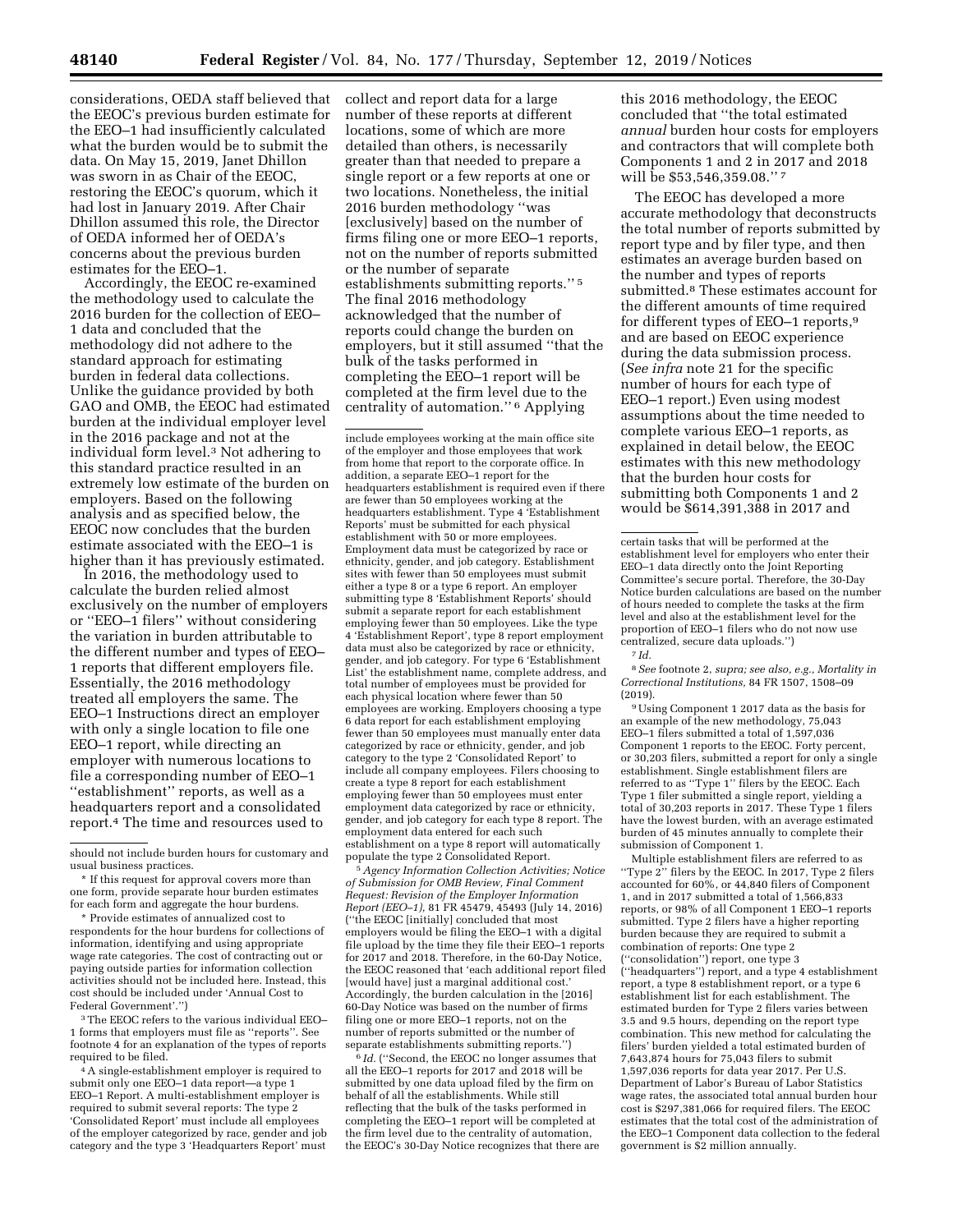\$622,015,798 in 2018.10 Under the PRA, the EEOC must balance the utility of the data to its enforcement programs against the burden the data collection as structured imposes on the employers who must submit it. The Commission now concludes that it should consider information from the ongoing Component 2 data collection before deciding whether to submit a pay data collection to OMB. At this point in time, the unproven utility to its enforcement program of the pay data as defined in the 2016 Component 2 is far outweighed by the burden imposed on employers that must comply with the reporting obligation. Therefore, the EEOC is not seeking to renew Component 2 of the EEO–1.11

Despite the higher burden, the EEOC still intends to continue its collection of Component 1 data. Collection of Component 1 data is a long-held practice that has occurred for over 50 years and has already proven its utility to the EEOC's enforcement of employment discrimination laws in many ways. Component 1 EEO–1 data is an important internal resource for analysis of industries and regions, and also for investigators who use the EEO–1 along with other data sources as they start to assess allegations of discrimination. Under these circumstances, even with a higher burden estimate, the EEOC believes that the collection of Component 1 data is necessary for the proper performance of the agency's functions and has a practical utility to the fulfillment of the EEOC's mission.

Pursuant to the PRA and OMB regulation 5 CFR 1320.8(d)(1), the Commission solicits public comment on its intent to seek PRA approval of Component 1 of the EEO–1 under a new OMB control number to: (1) Evaluate whether the proposed collection of information is necessary for the proper performance of the Commission's functions, including whether the information will have practical utility; (2) Evaluate the accuracy of the Commission's estimate of the burden of the proposed collection of information,

including the validity of the methodology and assumptions used; (3) Enhance the quality, utility, and clarity of the information to be collected; and (4) Minimize the burden of the collection of information on those who are to respond, including the use of appropriate automated, electronic, mechanical, or other technological collection techniques or other forms of information technology, *e.g.,* permitting electronic submission of responses.

Because the number of Component 1 filers increased to 87,021 by the close of data year 2018, the EEOC is estimating that the number of filers required to submit Component 1 will increase again to approximately 90,000 for data years 2019 through 2021. Accordingly, the EEOC is calculating the burden estimates in this notice based on this revised estimate of the number of filers. The agency is using the methodology outlined above.

### **Overview of Information Collection**

#### *Component 1*

*Collection Title:* Employer Information Report (EEO–1) Component 1.

*OMB Number:* 3046–XXXX

(previously was 3046–0007). *Frequency of Report:* Annual. *Type of Respondent:* Private

employers with 100 or more employees and certain federal government contractors and first-tier subcontractors with 50 or more employees.

*Description of Affected Public:* Private employers with 100 or more employees and certain federal government contractors and first-tier subcontractors with 50 or more employees.

*Reporting Hours:* 9,167,393.

*Respondent Burden Hour Cost:* \$297 million.12

*Federal Cost:* \$2 million.

*Number of Forms:* 1. *Abstract:* Section 709(c) of Title VII of the Civil Rights Act of 1964 (Title VII) requires employers to make and keep records relevant to the determination of whether unlawful employment practices have been or are being committed, to preserve such records, and to produce reports as the Commission prescribes by regulation or order.13 Pursuant to this

13 42 U.S.C. 2000e–8(c).

statutory authority, the EEOC in 1966 issued a regulation requiring certain employers to file executed copies of the EEO–1 in conformity with the directions and instructions on the form, which called for reporting employee data by job category, ethnicity, race, and sex.14 Pursuant to Executive Order 11246,15 the Office of Federal Contract Compliance Programs (OFCCP), U.S. Department of Labor, in 1978 issued its regulation describing the EEO–1 as a report ''promulgated jointly with the Equal Employment Opportunity Commission'' and requiring certain contractors to submit ''complete and accurate reports'' annually.16 Currently, Component 1 of the EEO–1 directs certain covered employers with more than 50 employees (contractors) or 100 employees (private industry) to report annually the number of individuals they employ by job category and by race, ethnicity, and sex.17 The data include seven race and ethnicity categories 18

15Exec. Order No. 11,246, 30 FR 12,319 (Sept. 24, 1965).

16 41 CFR 60–1.7(a). The EEOC may also share EEO–1 data with state and local Fair Employment Practices Agencies under the authority of section 709(d) of Title VII. Subject to their agreement to retain confidentiality as required by 42 U.S.C. 2000e–8(e), the EEOC shares EEO–1 reports with the Department of Justice (DOJ), the Federal Insurance Corporation (FDIC), and the National Credit Union Administration (NCUA). The FDIC and NCUA use EEO–1 data pursuant to the Dodd-Frank Wall Street Reform and Consumer Protection Act of 2010 to help analyze diversity in management, employment, and business activities. DOJ uses the EEO–1 data when it defends OFCCP in litigation, in the event a federal contractor sues OFCCP to prevent debarment.

17The EEO–1 uses federal race and ethnicity categories, which were adopted by the Commission in 2005 and implemented in 2007.

18*Hispanic or Latino*—A person of Cuban, Mexican, Puerto Rican, South or Central American,

or other Spanish culture or origin regardless of race. *White (Not Hispanic or Latino)*—A person having origins in any of the original peoples of Europe, the Middle East, or North Africa.

*Black or African American (Not Hispanic or Latino)*—A person having origins in any of the black racial groups of Africa.

*Native Hawaiian or Other Pacific Islander (Not Hispanic or Latino)*—A person having origins in any of the peoples of Hawaii, Guam, Samoa, or other Pacific Islands.

*Asian (Not Hispanic or Latino)*—A person having origins in any of the original peoples of the Far East, Southeast Asia, or the Indian Subcontinent, including, for example, Cambodia, China, India, Japan, Korea, Malaysia, Pakistan, the Philippine Islands, Thailand, and Vietnam.

*American Indian or Alaska Native (Not Hispanic or Latino)*—A person having origins in any of the original peoples of North and South America (including Central America), and who maintain tribal affiliation or community attachment.

*Two or More Races (Not Hispanic or Latino)*—All persons who identify with more than one of the above five races.

<sup>&</sup>lt;sup>10</sup>The EEOC uses 2017 and 2018 data as an example because it is the agency's most recent data.

<sup>&</sup>lt;sup>11</sup> Due to the high estimated burden associated with adding pay data collection to the EEO–1, if the EEOC seeks to pursue a pay data collection in the future it will do so using notice and comment rulemaking and a public hearing pursuant to Title VII of the Civil Rights Act of 1964. Furthermore, before undertaking a new pay data collection, the EEOC believes the process would benefit from a reexamination of the recommendations in the EEOC-commissioned 2012 study from the National Academy of Sciences (NAS), entitled ''Collecting Compensation Data from Employers,'' which examined the potential benefits and burdens of collecting pay data from employers.

 $^{\rm 12}\rm{This}$  estimate is based on the most recent median pay data from the Board of Labor Statistics. We estimated that a computer support specialist would account for 60% of the estimated hourly wage; a database administrator would account for 20%; an HR specialist would account for 10%; legal counsel would account for 5% and an CEO would account for 5%, for a total estimated hourly wage of \$32.44. *See* U.S. Dept. of Labor, Bureau of Labor Statistics, *Occupational Outlook Handbook, [https://](https://www.bls.gov/ooh/business-and-financial/human-resources-specialists.htm)  [www.bls.gov/ooh/business-and-financial/human](https://www.bls.gov/ooh/business-and-financial/human-resources-specialists.htm)[resources-specialists.htm.](https://www.bls.gov/ooh/business-and-financial/human-resources-specialists.htm)* 

<sup>14</sup>The EEOC's EEO–1 regulation is at 29 CFR part 1602 Subpart B. The EEOC is responsible for obtaining OMB's PRA approval for the EEO–1 report.